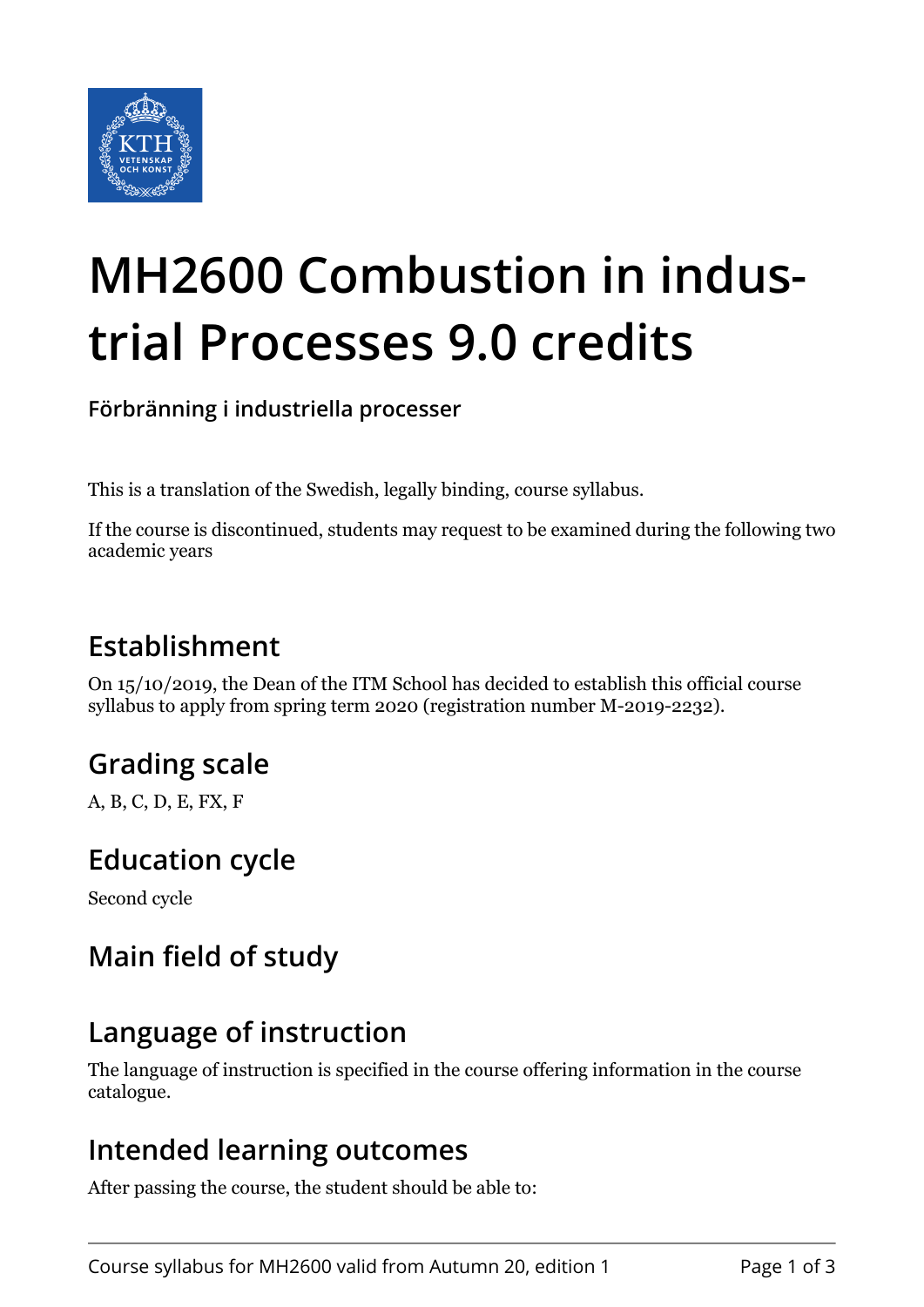- Prepare methodology to solve technical problems in combustion chemistry and thermodynamics
- Analyse and compare industrial combustion and aerodynamics in different furnaces and processes
- Evaluate existing furnaces and processes and propose and explain alterations to these to decrease fuel consumption, and particle and CO2 emissions
- Evaluate and justify for the best available combustion technology (BAT) for industrial processes
- Explain and analyse the process for smoke gas measurement at combustion

## **Course contents**

Basic knowledge of combustion chemistry, thermodynamics and aerodynamics. Combustion of gaseous, liquid and solid fuels. Clean combustion to preserve the environment. Design of combustion processes. Home assignments. Laboratory exercises

# **Specific prerequisites**

Good knowledge in thermodynamics and Transport phenomena corresponding to the courses MH1027 Thermodynamics of Materials and MH1018 Transport Phenomena.

## **Examination**

- INL1 Assignment, 2.0 credits, grading scale: P, F
- LAB1 Practicals, 1.5 credits, grading scale: P, F
- PRO1 Project Assignment, 3.0 credits, grading scale: P, F
- TEN2 Written exam, 2.5 credits, grading scale: A, B, C, D, E, FX, F

Based on recommendation from KTH's coordinator for disabilities, the examiner will decide how to adapt an examination for students with documented disability.

The examiner may apply another examination format when re-examining individual students.

Students who have not passed written assignment (ÖVN1) according to previous official course syllabuses are assessed on INL1 in current official course syllabus.

# **Ethical approach**

- All members of a group are responsible for the group's work.
- In any assessment, every student shall honestly disclose any help received and sources used.